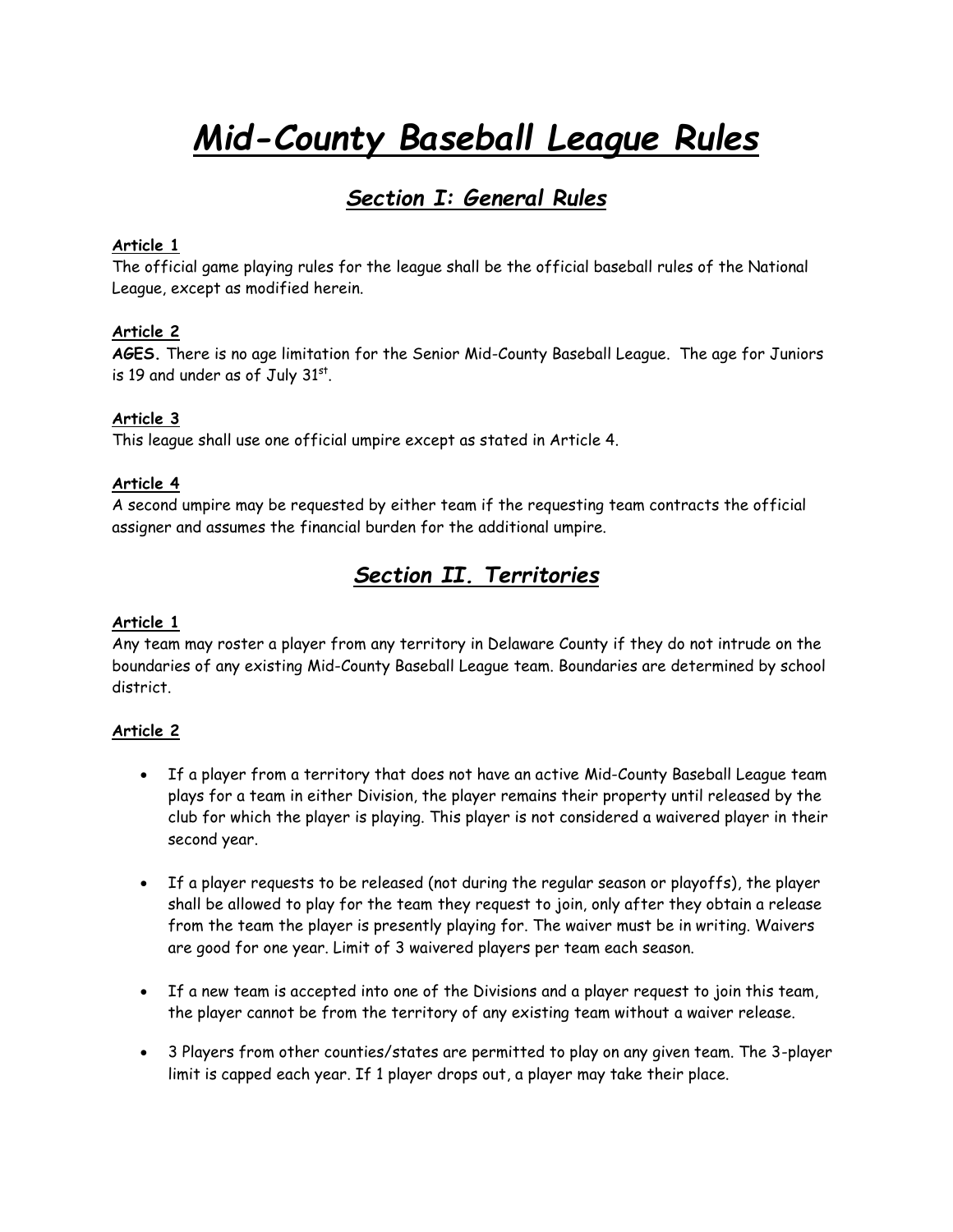# *Section III: Rosters*

# **Article 1**

All teams must submit an initial official roster with names, addresses, and date of birth. Each Team in both divisions may roster 25 players.

# **Article 2**

The initial roster is due at the beginning of the season along with the signed player registration form. Teams can have up to 25 players, plus a player/coach (seniors only) who are not counted in the 25-player roster. The roster is open, and players can be dropped or added anytime until June 20th, when the final roster is due. Any player must be on the final roster on June 20th to be eligible for playoffs. Additional player(s) may be added after June 20th only if a team is "in a pinch". This means you may add a player to get to nine to get a game in. The player must sign the registration form before being allowed to play. Regardless of games played, "in a pinch" players are not eligible for playoffs unless on roster on June 20<sup>th</sup> and have played 5 games.

# **Article 3**

The roster must be attached to the inside of the rear cover of the team's official score book and must be available to managers and directors upon request.

# **Article 4**

Players must appear in 5 games during the regular season to be eligible for the playoffs.

# *Section IV: INELIGIBLE PLAYERS*

# **Article 1**

All Games in which an ineligible player's name appears in the lineup are declared forfeited to the opponent automatically, without the formality of a protest, up to 24 hours after the final game (including playoff games.)

# **Article 2**

Ineligible players shall be dropped from the team and cannot be replaced.

# *Section V: Schedule*

#### **Article 1**

Each team shall play each other team a minimum of once and up to an amount to be determined depending on teams in the league in that given season. All teams will play an equal number of games.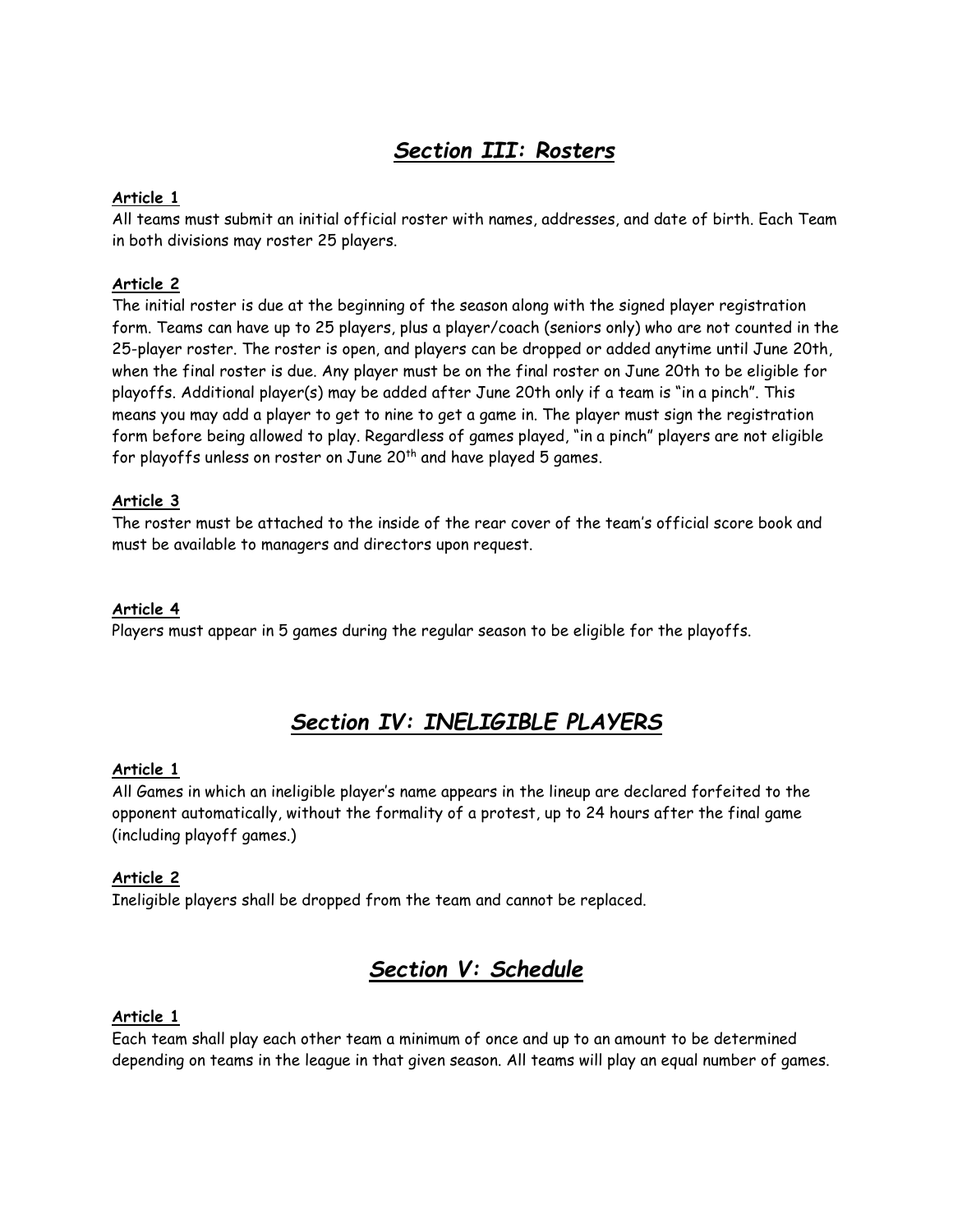# **Article 2**

- If for some reason, other than rain, the home field is not available, the game can be switched to the visiting team's field.
- If it is the first time the teams have met, the home games will be switched.
- If it is the second time they have met, the home team will be the visitors on their own field.
- All blackout dates are due when field nights are submitted to scheduler.
- Once the schedules are released coaches should review them and make changes necessary. Once season begins games shouldn't be moved except of postponements due to weather.

# *Section VI: Game regulations*

#### **Article 1**

League games shall be seven (7) innings, and four (4) innings constitutes an official game or three and one half  $(3-\frac{1}{2})$  innings if the home team is in the lead. In the event of a tie at the end of seven (7) innings, play may continue at the umpire's discretion.

# **Article 2**

Starting time shall be no earlier than 6:00 PM on weeknights unless mutually agreed by both teams. Any club not having a full team on the field 15 minutes after the scheduled time of the game shall forfeit the game.

• A game may start and finish with 8 players. The  $9^{th}$  spot is an automatic out. If/When the  $9^{\text{th}}$  player arrives, the player must bat in the  $9^{\text{th}}$  position of the batting order.

# **Article 3**

The visiting team shall be allowed unrestricted use of the field for 10 minutes, beginning 15 minutes before the scheduled start of the game.

# **Article 4**

If both teams are present on the field at the scheduled game time, the game must start at the scheduled time. If the official umpire fails to arrive, the game may be played with an acceptable umpire approved by both teams. If the teams cannot come to an agreement, the game will be rescheduled through the league director.

#### **Article 5**

Adult or players may coach the bases. Players must wear a helmet.

# **Article 6**

All batters must wear helmets with an earpiece facing the pitcher. IF the player refuses, the player shall be declared "out".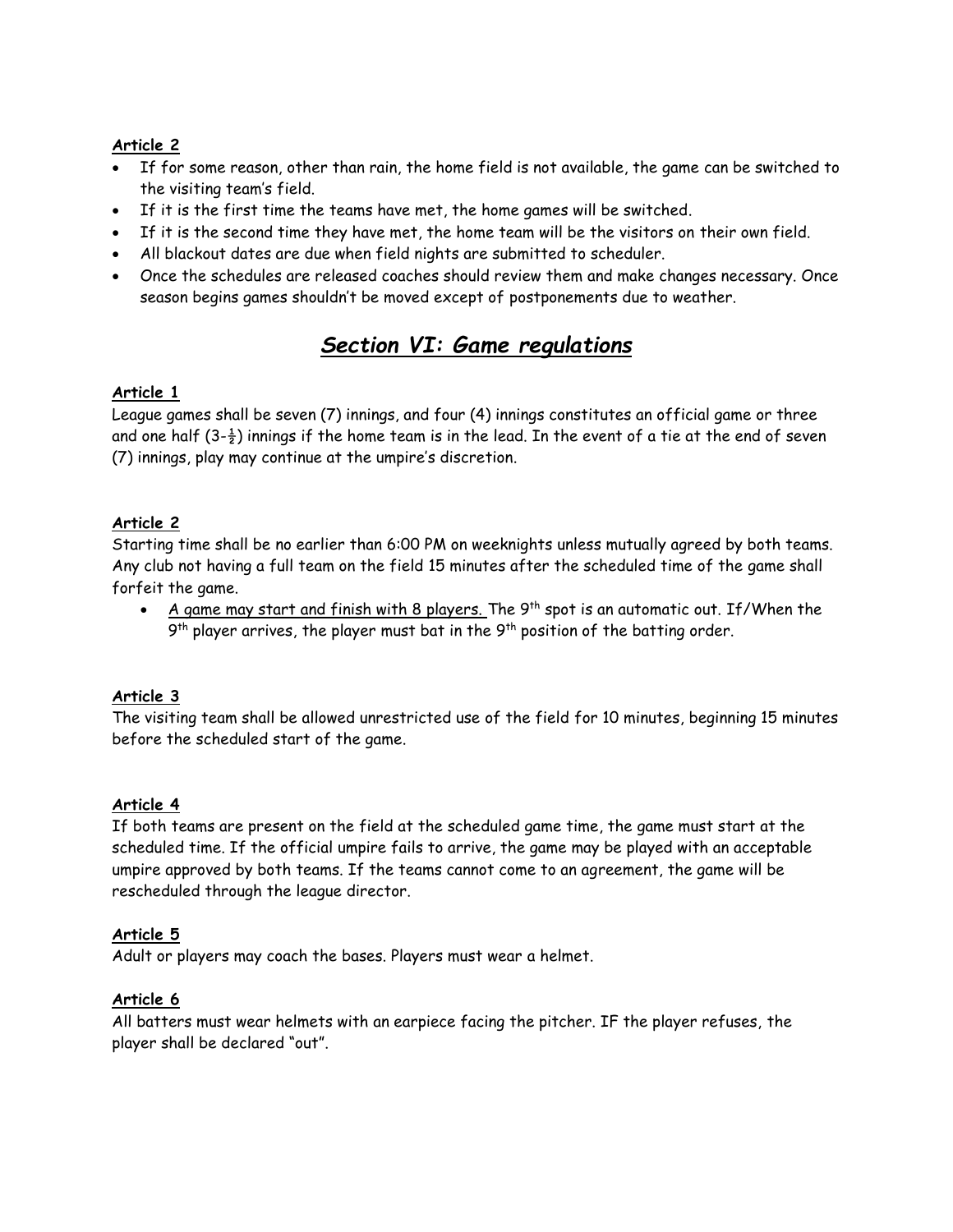# **Article 7**

All runners must wear helmets while on base. Any runner who is on base without a helmet when the ball is put into play will be declared "out" if it is brought to the umpire's attention.

# **Article 8**

A team may utilize a courtesy runner for the pitcher or catcher on base at any time. This runner cannot be in the lineup. If the team has only nine (9) players, the last player batted out is to be utilized.

# **Article 9**

All players must use wood bats.

# **Article 10**

Substitutions/reentry rule. A player or players in the starting lineup who have been replaced by a substitute player may reenter the game once in the same position in the batting order previously held, replacing the substitute player.

1) Substitutes may enter the game as batters, runners, or fielders

2) A pitcher may not reenter the game as a pitcher.

3) Only a player in the starting lineup may reenter the game once.

# **Article 11**

Use of a 10-man lineup (extra player EP)

- 1) EP allows for a  $10^{th}$  player to be used in a game
- 2) EP is optional
- 3) EP may be used in any position in the lineup
- 4) EP, if utilized at the start of a game, must be used for the entire game.
- 5) EP may be used in the field (defense).

# **Article 12**

Each team will receive two (2) points for a win and one (1) point for a tie. All attempts should be made to complete games scheduled since seeding will be based on total points, not winning percentage.

#### **Article 13**

Flagrant use of forearms by a base runner: Any runner or runners who are thrown out of a game by the umpire for flagrant use of forearms at the plate or on the bases will be suspended for one game which will be served at the next played game. The player will also be removed from the game.

# **Article 14**

Any player that throws a punch at another player will be removed from the league. Player may apply for reinstatement at the beginning of the next season. Decision for reinstatement will be made by the Executive Committee of the Mid-County Baseball League Directors and the head of the Umpires.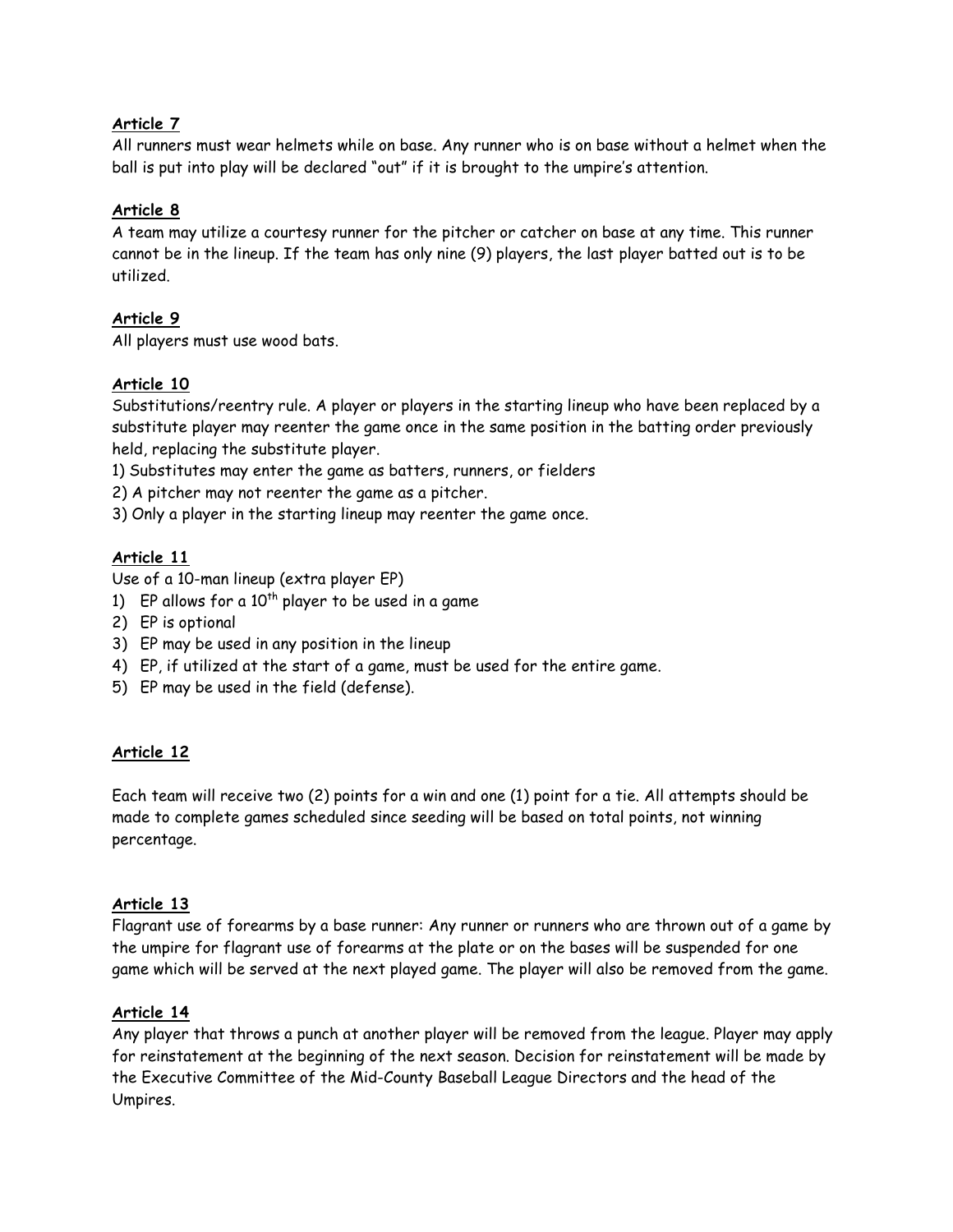### **Article 15**

Free substitutions in the  $3^{rd}$ ,  $4^{th}$ , and  $5^{th}$  innings: Team will be allowed to freely substitute defensive players during these innings and will not affect the player's eligibility to enter the game later. A player that is permanently removed from the game in the first two innings will not be eligible to reenter as a defensive substitute. All league rules pertaining to the batting order and reentry rule will remain the same. Names of player must be entered in the book, with DS next to the player's name.

### **Article 16**

Players ejected from a game must leave the field. They are not to remain on the bench.

#### **Article 17**

10 run rule applies after 5 innings, 4  $\frac{1}{2}$  innings if home team leading.

# *Section VII: Game report*

#### **Article 1**

The winning coach must notify the Daily Times and the Web moderator after each game of the final score.

# *Section VIII Protests*

#### **Article 1**

In the event of a protested game, the protest must be submitted in writing to the league director within 48 hours after the game. The umpire must be notified before the next pitch that the game is being protested and sign the protesting team's scorebook with the situation. A \$25.00 fee must be paid for filing a protest.

#### **Article 2**

Upon acceptance of the protest by the director, the director shall refer the protest to the other league directors and get a decision without divulging the names of the teams involved.

#### **Article 3**

No protests will be accepted on an umpire's decision of a judgment call, only for an error in a rule interpretation.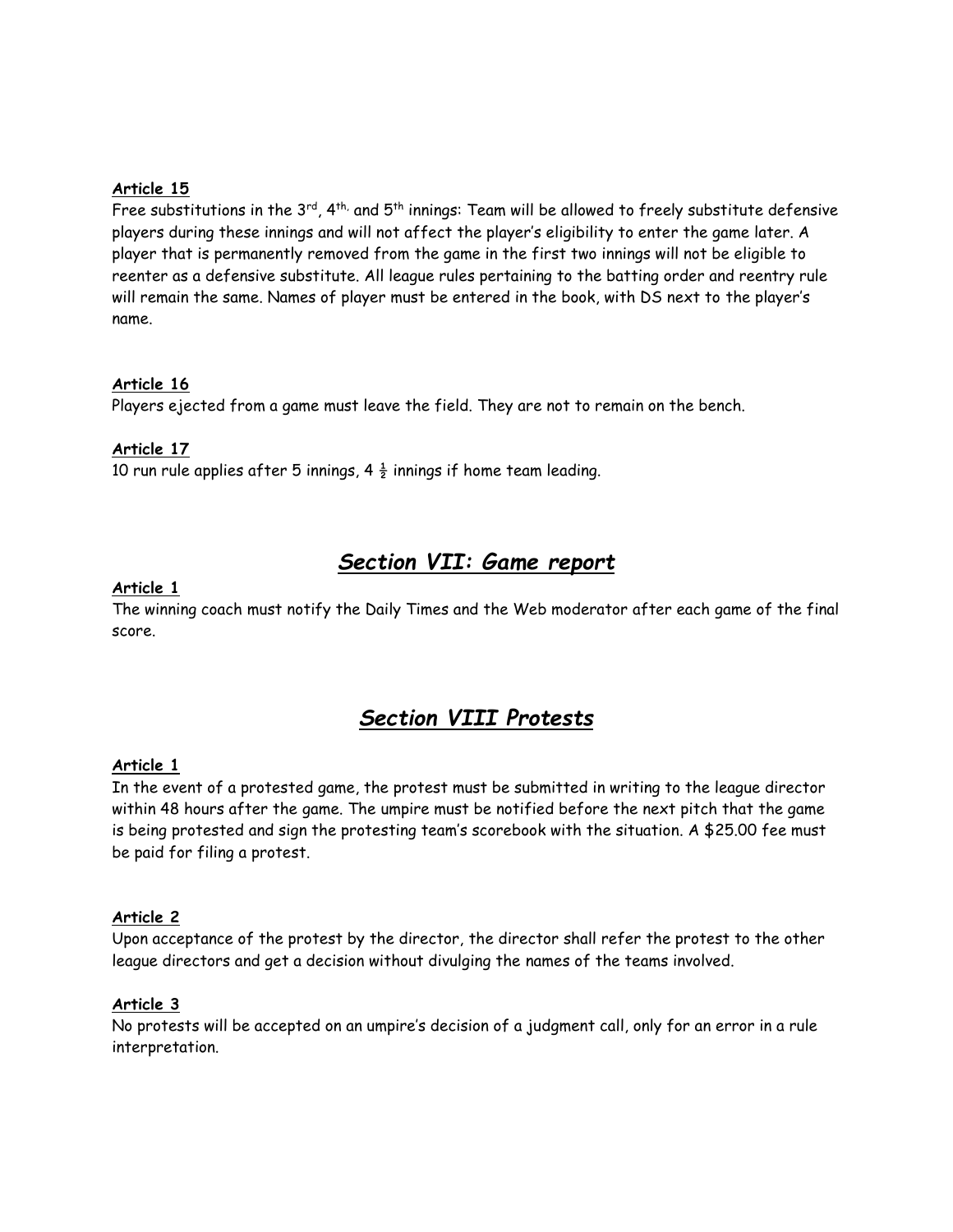# *Section IX Forfeits*

# **Article 1**

In addition to those situations covered by the official rule book, games shall be forfeited to the offended team under the following circumstances:

- Failure to meet a scheduled playing date
- Failure to field a team at the prescribed time
- Use of ineligible player or players
- Failure to submit a roster within the prescribed time limit
- Failure to property register players

# *Section X: Postponements*

# **Article 1**

If a team cannot make a scheduled playing date for extraordinary reasons, the game must be rescheduled for a date that is acceptable to both teams involved. This rescheduled date must be reported to the Web Moderator and Umpire.

# **Article 2**

In case of a necessity for postponement of a game due to rain or wet field, the home team must notify their opponents and umpires by 5:00 pm. All postponed games must be rescheduled within eight (8) days, or the league director will name a date. The home team shall inform the Web Moderator and Umpire of the agreed upon rescheduled date and time. No team shall be required to play more than three (3) successive days.

# *Section XI Field Equipment*

# **Article 1**

The home team shall furnish all baseballs and regulation field equipment and shall try to have a first-class field on which to play. Field markings must be provided, and such markings shall be acceptable to the umpire. The lack of field markings, or markings unacceptable to the umpire, shall be reported to the league director by the manager of the visiting team.

# *SECTION XII: Fees*

# **Article 1**

Entry fees must be paid to the Mid-County Baseball League before the first scheduled game of the league.

# **Article 2**

Fees are set each year prior to the start of the season.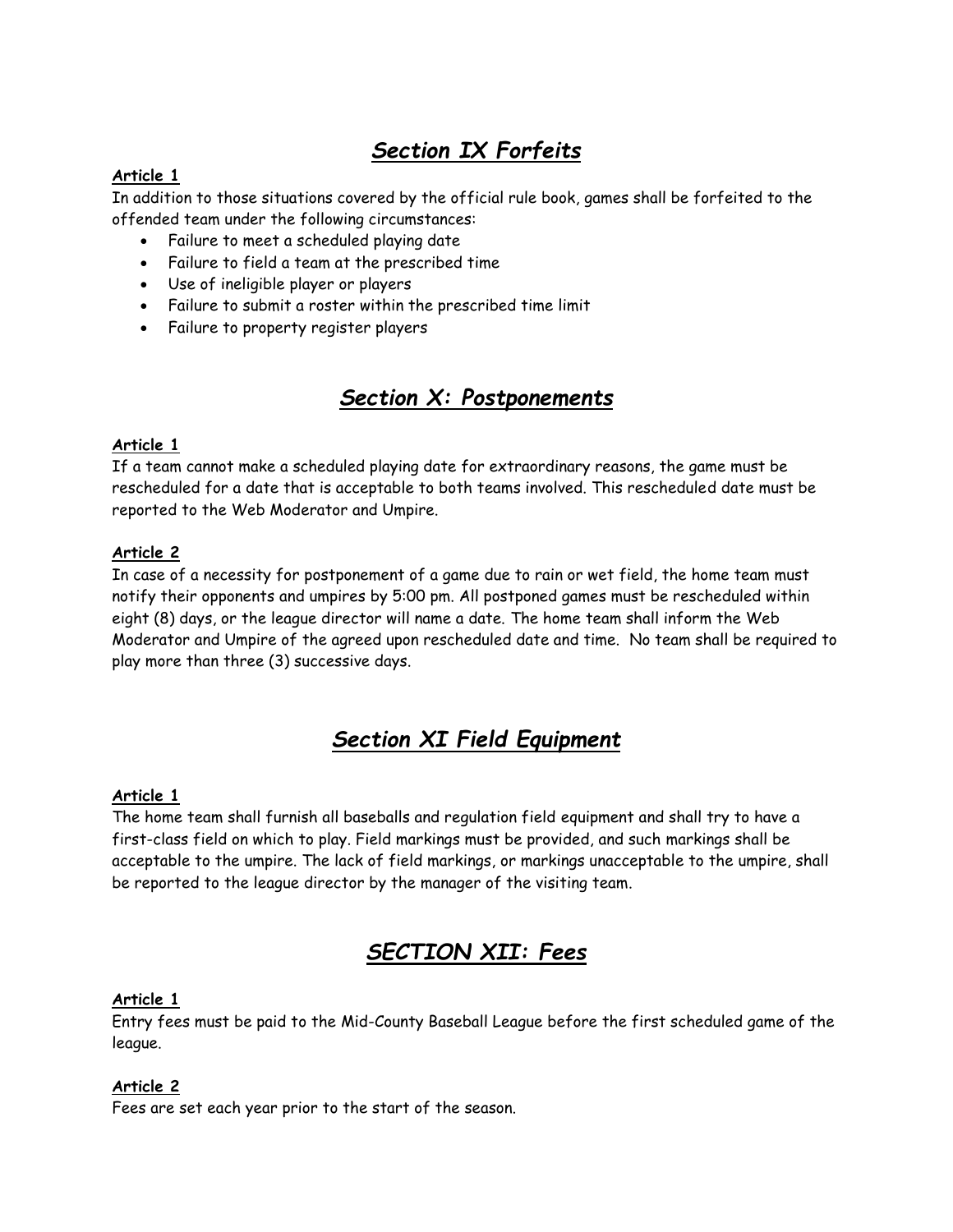# *Section XIII: Umpire Fees*

#### **Article 1**

Umpire fees will be agreed upon by the Mid-County Baseball League contract. In case of forfeit the team that forfeits will be responsible for the Umpire fee. The fee may be paid by the home team under guarantee of the league. Umpire's fees for playoff games shall be equally split by the competing teams.

# *Section XIV CONDUCT*

#### **Article 1**

Players, coaches, club representatives and team fans are expected to conduct themselves in a sportsmanlike manner. Willful and persistent violation of rules shall result in forfeits and/or suspension for the teams and persons involved. Any suspended coach is not permitted to attend the game the coach is suspended. If the coach does attend the game, then the coach will be suspended for the following two games.

#### **Article 2**

Managers, coaches, league officials and umpires shall report any misconduct detrimental to the Mid-County Baseball League to the league director who may, at his discretion, refer such violations to the executive committee. The executive committee may, at its discretion, take any action they consider necessary for the benefit of the Mid-County Baseball League.

#### **Article 3**

Any player or coach ejected from the game by the umpire for throwing equipment (bats, helmets, etc.), using abusive language or for any other reason because of an umpire's decision, will be suspended for the one (1) game. Second ejection results in a two (2) game suspension. The third ejection will result in the removal of the player from the team for the season including playoffs. The suspension will be served at the team's next official league games. If it's the last game of the regular season, the player will serve the suspension the first game(s) of playoffs. Player may attend if game credit needed for playoff eligibility.

#### **Article 4**

The executive committee of the league will have final say in all league matters.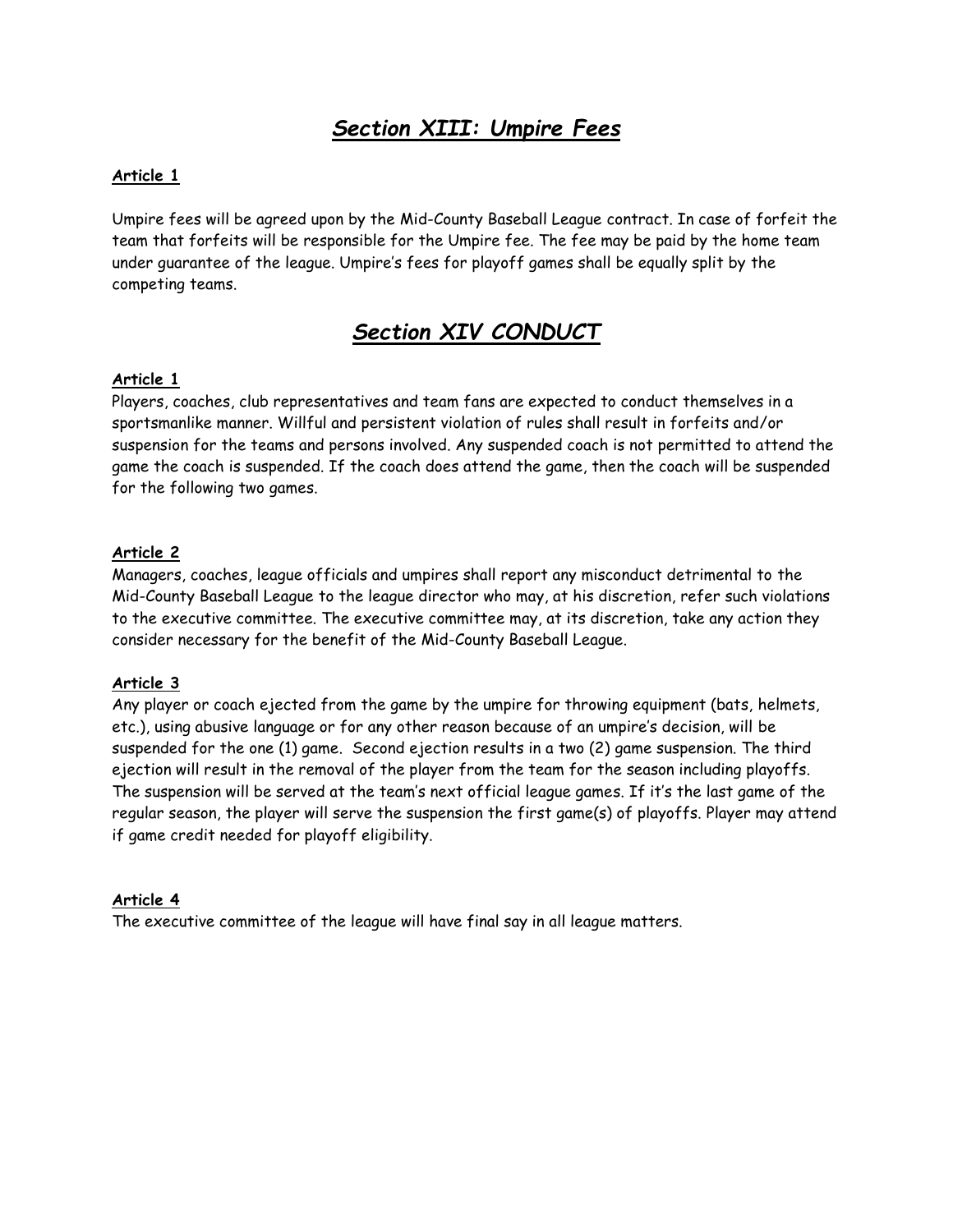# *Section XV: Playoffs-League Discretion*

### **Article 1**

Each playoff series will be played on dates agreed upon by both coaches. Playoff series should start on Monday but can begin on Sunday and must be completed by the following Sunday. BOTH TEAMS MUST AGREE TO PLAY ON FIRST GAME SUNDAY. The higher seeded team has the option to select their 2 home nights followed by the opposing team selecting theirs. Eligible players must play 5 regular season games and be on the official roster by June 20th.

#### **Article 2**

Playoffs will commence immediately after the conclusion of the regular season. The playoff format and any disputes will be approved by the executive committee. All playoff series will be the best of three games. The highest seeded team during the regular season will have the home field advantage throughout the playoffs. Team seeding will depend on the final standing and tie breakers. The league reserves the right to schedule finals in its entirety or a single game of both leagues at a neutral site.

Playoff Seeding Tiebreakers

- A) Total number of points
- B) Head-to-head competition
- C) Record in divisional games
- D) 1 game playoff for final seed (s), Coin toss for seeding and home field only.

#### **Article 3**

In the case where reseeding for playoffs is needed the following tie breaker rules will apply

- A) Total number of points
- B) Head-to-Head competition
- C) Number of runs allowed
- D) Coin toss

#### **Article 4**

- All playoff games will be seven (7) innings.
- Starting time for all playoff games will be no earlier than 6:00 pm unless mutually agreed by the participating teams.
- All games must go seven innings. In the case of rain or darkness, the game will be picked up where the game was stopped.
- If a playoff game is stopped for darkness it picks up at the team's field that was due to host the next game and should begin prior to the beginning of that game.
- All playoff games will have 2 umpires.